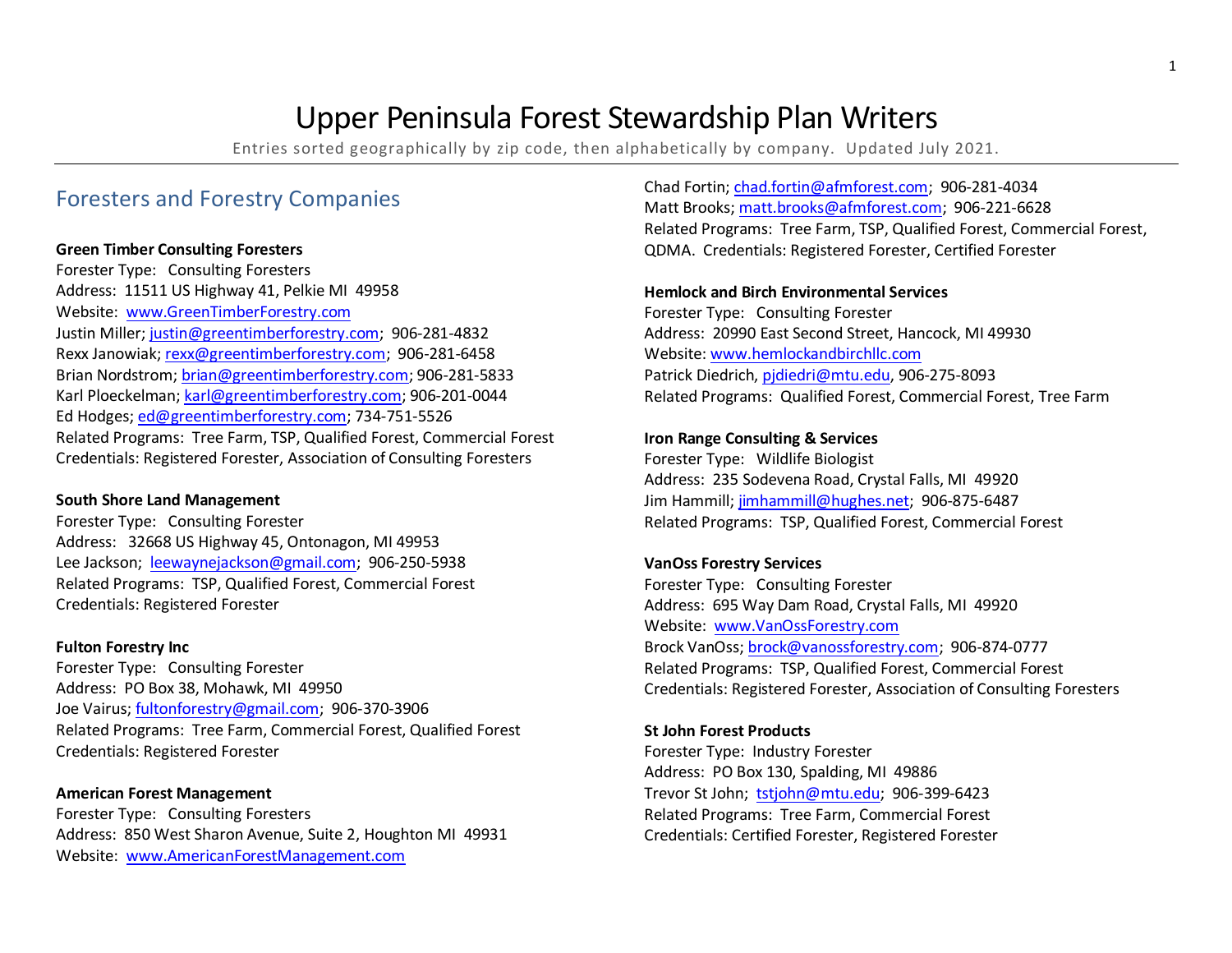#### **Doug Curry**

Doug Curry; [curryd@chartermi.net;](mailto:curryd@chartermi.net) 906-241-7738 Forester Type: Consulting Forester Address: 8323 25.3 Lane, Rapid River, MI 49878 Related Programs: Tree Farm, TSP, Qualified Forest, Commercial Forest Credentials: Registered Forester

#### **Grossman Forestry Company**

 Forester Type: Consulting Foresters Address: PO Box 426, Newberry, MI 49868 Website: www.GrossmanForestry.com Zach Buchanan; [zbuchananforestry@gmail.com;](mailto:zbuchananforestry@gmail.com) 262-470-7921 Jerry Grossman[; gfco@up.net;](mailto:gfco@up.net) 906-287-0783 Lloyd Martindale; [lbm@grossmanforestry.com;](mailto:lbm@grossmanforestry.com) 906-287-0785 Todd Miller; [toddmiller@grossmanforestry.com;](mailto:toddmiller@grossmanforestry.com) 906-287-0784 Terry Manty[; terrymanty@grossmanforestry.com;](mailto:terrymanty@grossmanforestry.com) 906-287-0786 Related Programs: Tree Farm, TSP, Qualified Forest, Commercial Forest Credentials: Registered Forester, Certified Forester, Association of Consulting Foresters

#### **Superior Forestry and Land Management**

David Pogoreski; [dmpogore@mtu.edu;](mailto:dmpogore@mtu.edu) 906-275-9096 Forester Type: Consulting Forester Address: 52 County Road 510, Negaunee MI 49866 Website[: www.SuperiorForestryLandManagement.com](http://www.superiorforestrylandmanagement.com/)  Related Programs: Commercial Forest, Qualified Forest, Tree Farm Credentials: Registered Forester, Association of Consulting Foresters

#### **Caretaker Forestry**

Forester Type: Consulting Forester Address: 241 Oakridge, Marquette MI 49855 Jim Ferris; [Caretakerforestry@charter.net;](mailto:Caretakerforestry@charter.net) 906-249-3667 Related Programs: Commercial Forest, Qualified Forest, Tree Farm, TSP Credentials: Certified Forester

#### **JH Land Consultants**

 Address: 731 West Magnetic, Marquette, MI 49855 Joe Hiss; [joehiss@outlook.com;](mailto:joehiss@outlook.com) 530-598-1883 Forester Type: Consulting Forester Related Programs: Commercial Forest, Qualified Forest Credentials: Registered Forester

#### **Two Hearted Timber**

Forester Type: Consulting Forester Address: 513 High Street, Marquette MI 49855 Website[: www.TwoHeartedTimberLLC.com](http://www.twoheartedtimberllc.com/)  Cory Howes[; CoryHowes@TwoHeartedTimberLLC.com;](mailto:CoryHowes@TwoHeartedTimberLLC.com) 906-236-4605 Related Programs: Tree Farm, Qualified Forest, Commercial Forest, TSP Credentials: Registered Forester, Certified Forester

#### **Penegor Forestry Services Inc**

 Address: 6117 Woodland P.1 Avenue, Gladstone, MI 49837 Forester Type: Consulting Forester John Penegor; [forester@chartermi.net;](mailto:forester@chartermi.net) 906-235-0053 Related Programs: Tree Farm, Qualified Forest, Commercial Forest, TSP Credentials: Registered Forester, Association of Consulting Foresters

#### **Silvieus Forestry**

 Address: 7513 Lake Bluff 19.4 Road, Gladstone, MI 49837 Dave Silvieus; [dmsilv80@charter.net;](mailto:dmsilv80@charter.net) 906-428-4804 Forester Type: Consulting Forester Website[: http://dmsilv80.wix.com/silvieus-forestry](http://dmsilv80.wix.com/silvieus-forestry)  Related Programs: Tree Farm, TSP, Qualified Forest, Commercial Forest Credentials: Certified Forester

#### **Gary Bucklin**

 Address: 522 Second Avenue South, Escanaba, MI 49829 Forester Type: Consulting Forester Gary Bucklin[; gbucklin1@gmail.com;](mailto:gbucklin1@gmail.com) 906-235-8189 or 906-789-6196 Related Programs: Tree Farm, TSP, Qualified Forest, Commercial Forest Credentials: Registered Forester